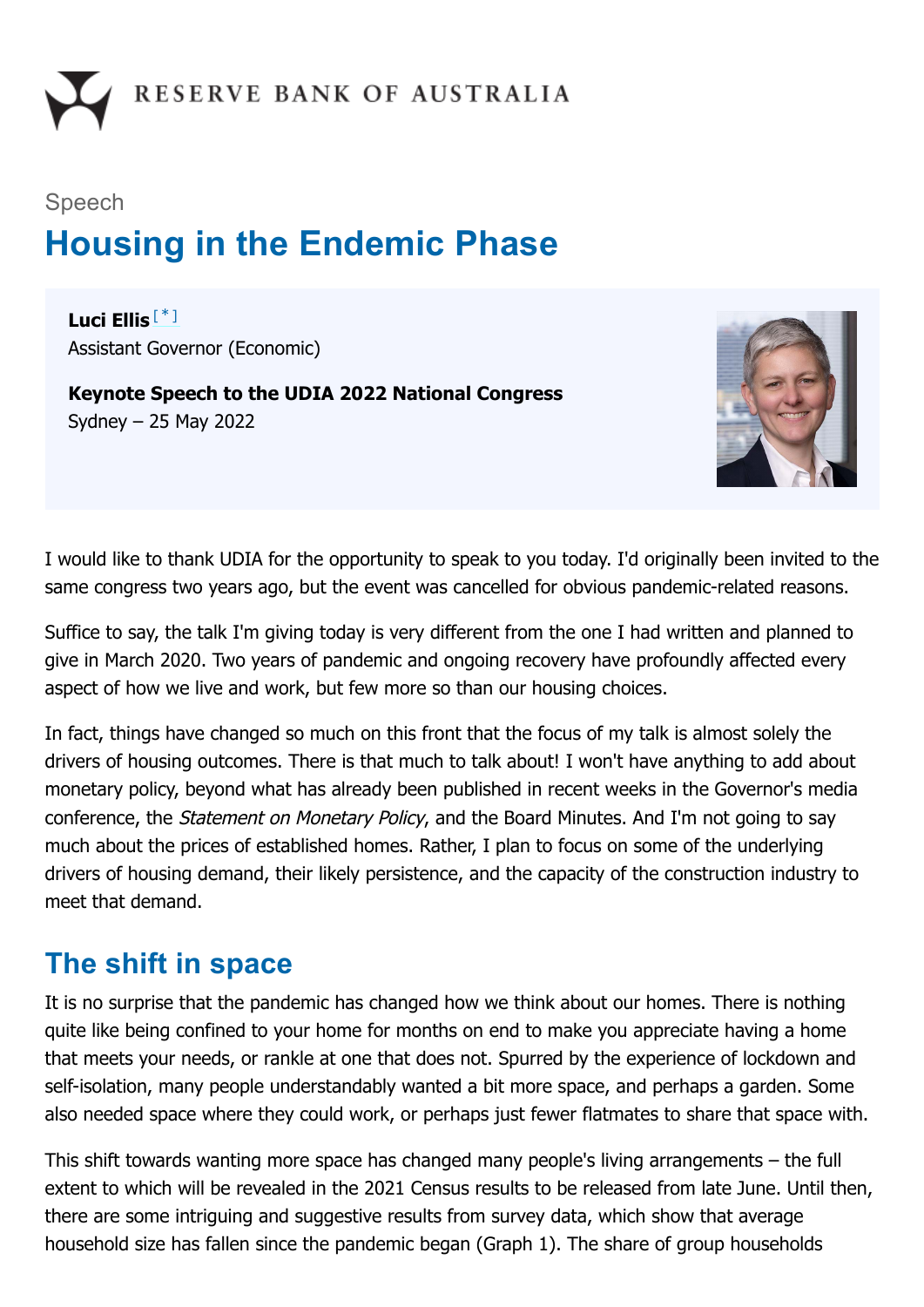declined in 2020 and has remained at this lower level. By contrast, while some young adults moved back in with their parents at the onset of the pandemic, that shift has since reversed. On the question of who you would rather be locked down with, at least some Australians have voted with their removalists' van, by moving out of their share house and in with their partner.



Sources: RBA; Roy Morgan Single Source

<span id="page-1-0"></span>The decline in average household size increased the demand for homes (by number). This helps explain why rental vacancy rates quickly returned to low levels even though the international border was closed and population growth declined to be close to zero. Roughly speaking, the decline in population growth meant that there were up to 200,000 households that didn't arrive in Australia over the past two years, who would have done so if population growth had stayed where it was before the pandemic.  $\left[1\right]$  But the decline in the average size of households that were already here broadly offset this. Across the whole Australian population of more than 25 million people, a decline in average household size of the extent shown in Graph 1 would add about 140,000 households. This is a necessarily rough calculation and, as I mentioned, we will know more when the Census results are released. In broad terms, though, these two factors have roughly offset each other. This suggests that the number of homes demanded didn't changed much throughout the pandemic.

There's a broader point to be made here: things always adjust. If average household size hadn't declined, there would have been fewer households to fill the new homes being built. Instead of the result being a swathe of empty homes, though, prices would have adjusted – in this case, rents. This would have induced the demand needed to match the supply. I am reminded of the predictions that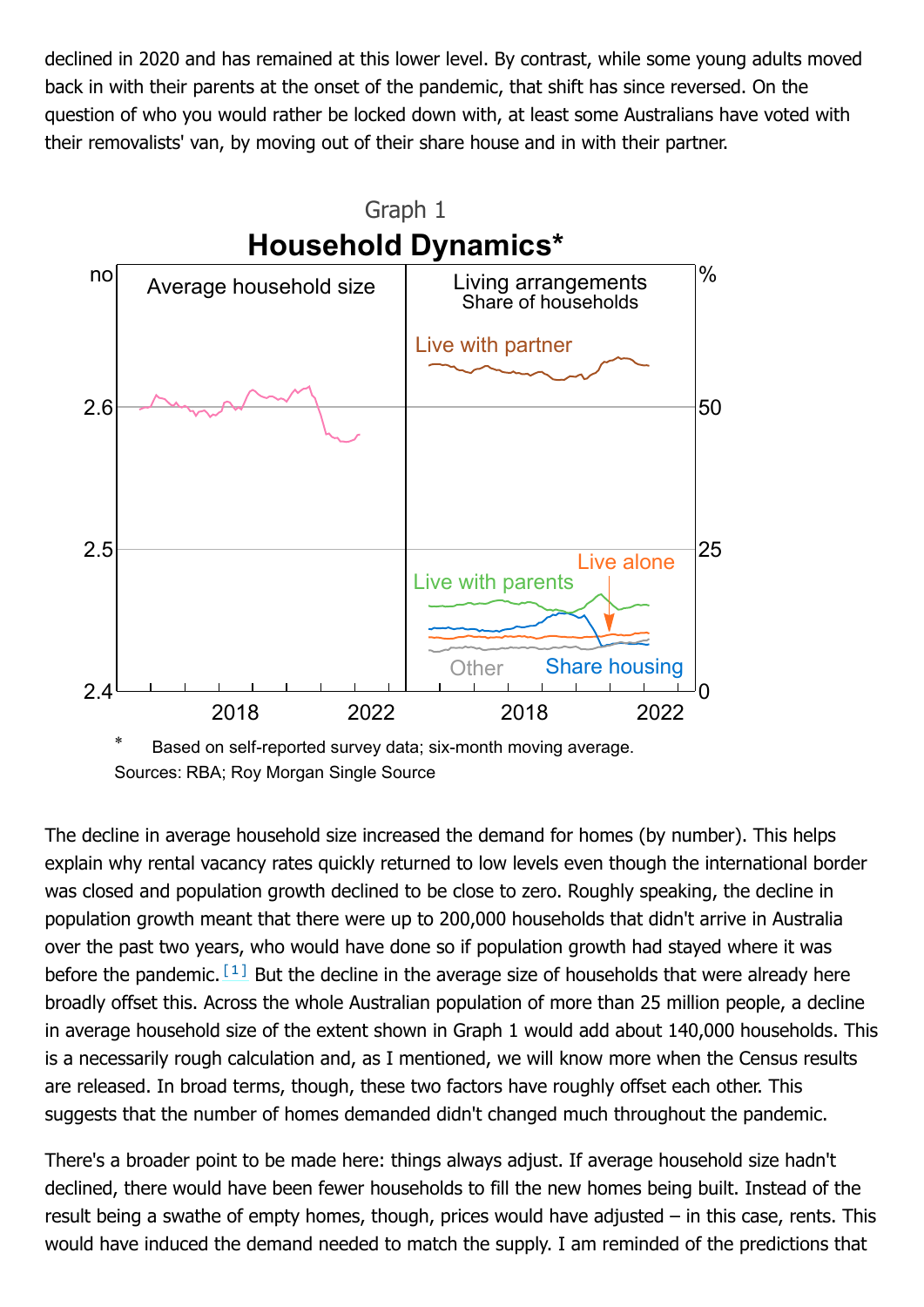population ageing would result in a shrinking labour force, because people aged over 65 are less likely than younger people to be employed. But, as I have noted in the past, participation of older workers, and female workers in most age groups, increased and more than offset the effect of ageing.  $[2]$  The lesson here is that we shouldn't focus only on the original shock – but rather how people will react to that shock.

<span id="page-2-0"></span>People's housing choices changed over the past two years. Homes with some outdoor space became even more attractive relative to small apartments. This shift in preferences was evident both in rental and purchase markets. Rents and prices of apartments weakened relative to those for detached houses during the early phase of the pandemic, especially in the largest cities. Renovation activity also increased.

<span id="page-2-1"></span>The desire for more space is one thing; the ability to get it is another. For some, this choice became more feasible due to other pandemic-related shifts. As I first described some years ago, people's choices around housing represent a trade-off between space, place and price.  $\left[^{3} \right]$  The widespread shift to working from home reduced the premium on place. If you don't need to commute to employment centres as often, living further out becomes more tenable. It then becomes more feasible to get more space for a similar price, by trading off place.

A lower relative advantage of central locations will show up in their relative price. And that is exactly what has happened. The relative premium paid to be closer to the city centre, both in rents and purchase prices, narrowed during the pandemic (Graph 2). Housing prices increased over the two years to April this year across almost all neighbourhoods in the major cities; however, in general, price increases were stronger in the outer suburbs than in inner-urban regions. The premium for being close to the centre remains, but it is much smaller now and is closer to the premium for being in a middle-ring suburb.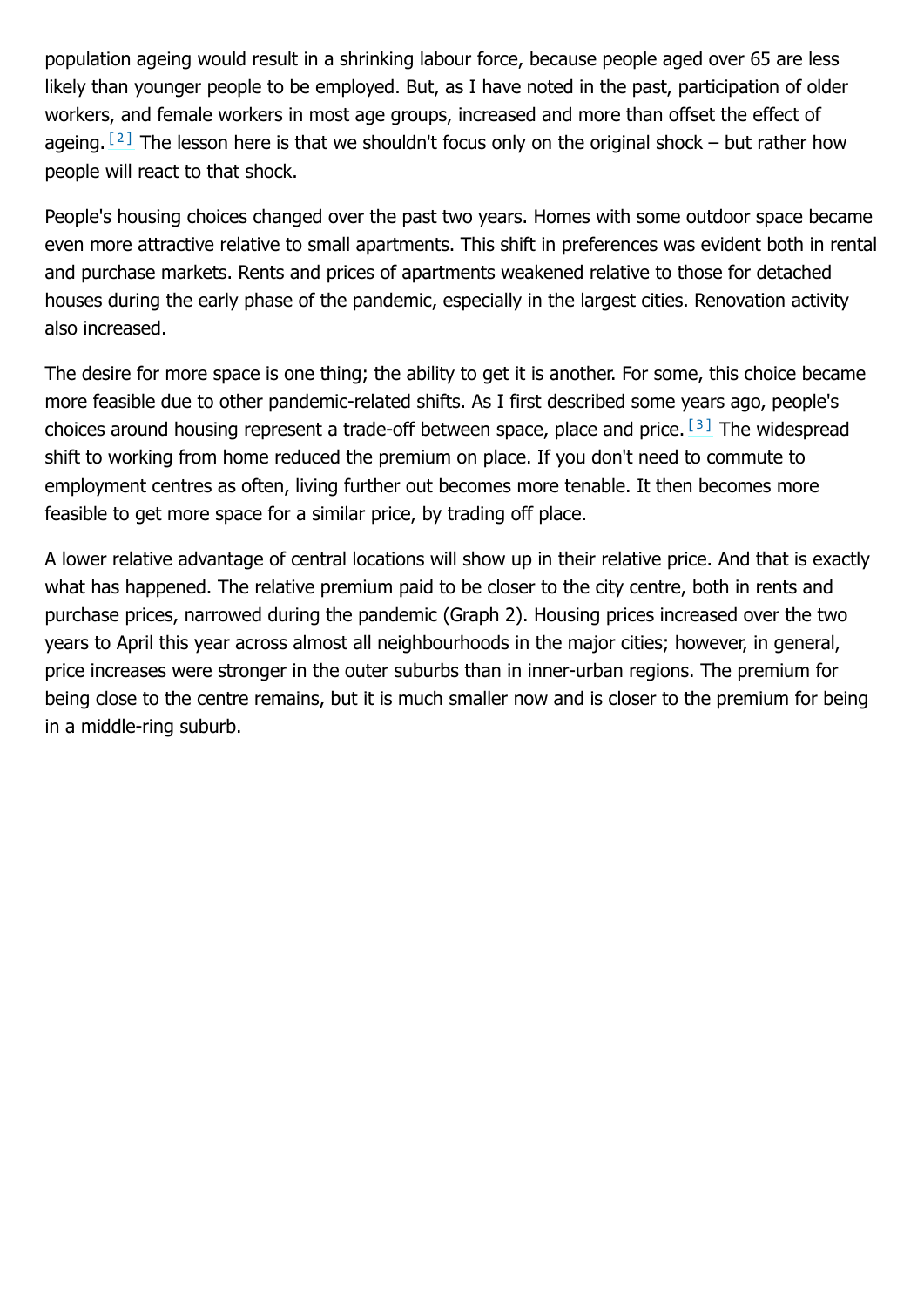

It should be noted that the desire for more space has likely been more widespread than the ability and willingness to trade-off place. While a large fraction of the population has experienced long lockdowns, and more than a few of us have had to self-isolate, not everyone can make the location trade-off. Many people cannot work from home because of the nature of their work. ABS data from the Characteristics of Employment survey showed that more than 60 per cent of managers and professionals were working from home in August last year, but only around 20 per cent of people in sales or the community and personal services sector. And even those who can work from home at least part of the time will not be in a position to do so full-time. The 'laptop class' of people who can mostly work from home on an ongoing basis are in fact a small minority – a minority, who, prior to the pandemic, were not evenly distributed across geography. Rather, they were concentrated in inner-urban, higher-priced areas. Data from the 2020 HILDA survey suggests that around 60 per cent of people who lived within 5 kilometres of a city centre could work from home, but less than 40 per cent of those who lived more than 20 kilometres out could do so. As a result, a shift in the location of some of the laptop class will be more noticeable than if they had initially been more evenly spread.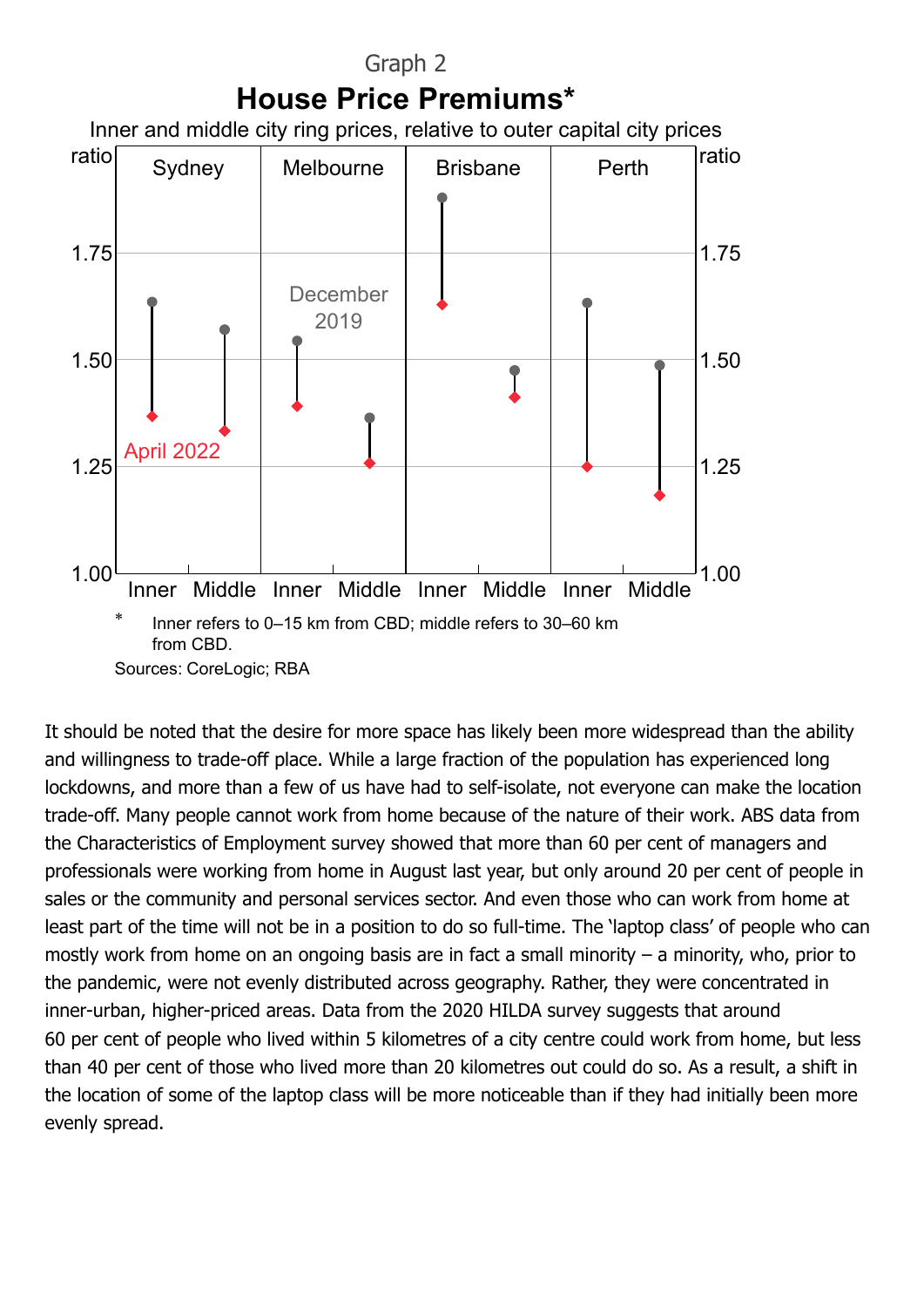# **Some effects will wane**

In considering the effects of the pandemic on the housing market, we need to remember that only some of these shifts might last. The desire for more space further from the office might wane over time as the memories of lockdown start to fade. Not everyone who sought a 'tree change' in the regions will find that to be the right choice in the long term. More importantly, many of the shifts of population between locations were less a change in people's decisions than a simple interruption of the normal flows.

In broad terms, the usual pattern of net population flows is that migrants from overseas are more likely to arrive in Sydney and Melbourne, and this net flow into those cities more than offsets the usual net outflow of residents to other parts of Australia, especially Queensland. There are variations around this trend, such as the shifting net flows into and then out of Western Australia as the mining boom peaked and declined. But these net flows mask much larger flows in both directions from each region (Graph 3). People move for all sorts of different reasons.



During the peak of the pandemic, some of these gross flows were impeded. As well as the flow of overseas migration coming to an effective halt while the international borders were closed, people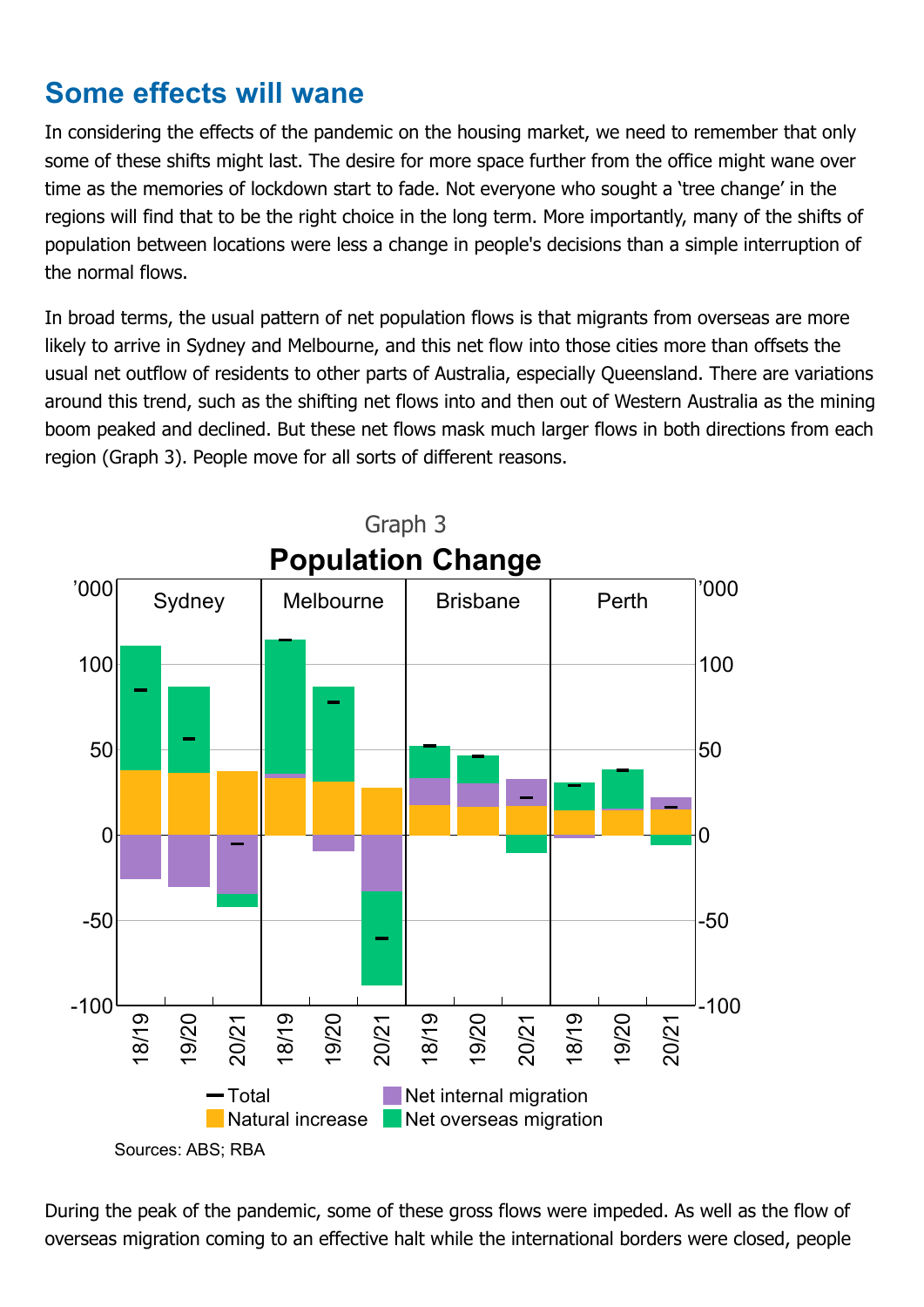from parts of Australia that were not in lockdown at the time tended not to move to cities that were in lockdown. So this wasn't so much about city people wanting tree changes, but rather the interruption of the longstanding trend of others moving to the big smoke.

Regardless of the source of the change in population flows, though, it is undeniable that in many regional housing markets, prices and rents have increased considerably. This is impinging on the budgets of existing residents. It is important to be mindful of that.

With the inflow all but stopped and outflows continuing, population growth in Australia's largest cities over the last two years was much weaker than in the rest of the country. These shifts are now unwinding, with internal migration returning to a more typical pattern and overseas migration slowly starting to pick up.

Overall population growth is now expected to revert to close to pre-pandemic patterns by 2024. It will take a little while for students and other migrants to return in the numbers that were seen before the pandemic. Importantly, official projections do not embody any catch-up from the period of closed borders. This implies that the population level is on a permanently lower track than would have been expected had the borders not been closed.

While the local market implications of this will be important, it is also worth considering the national picture. The sharp decline in population growth stemming from pandemic-related border closures occurred at the same time as the housing stock continued to expand (Graph 4). Much of the additional supply will have been absorbed by the decline in household size noted earlier. Even so, the net effect is likely that housing supply has for a number of years been running ahead of what would normally be thought of as trends in demand.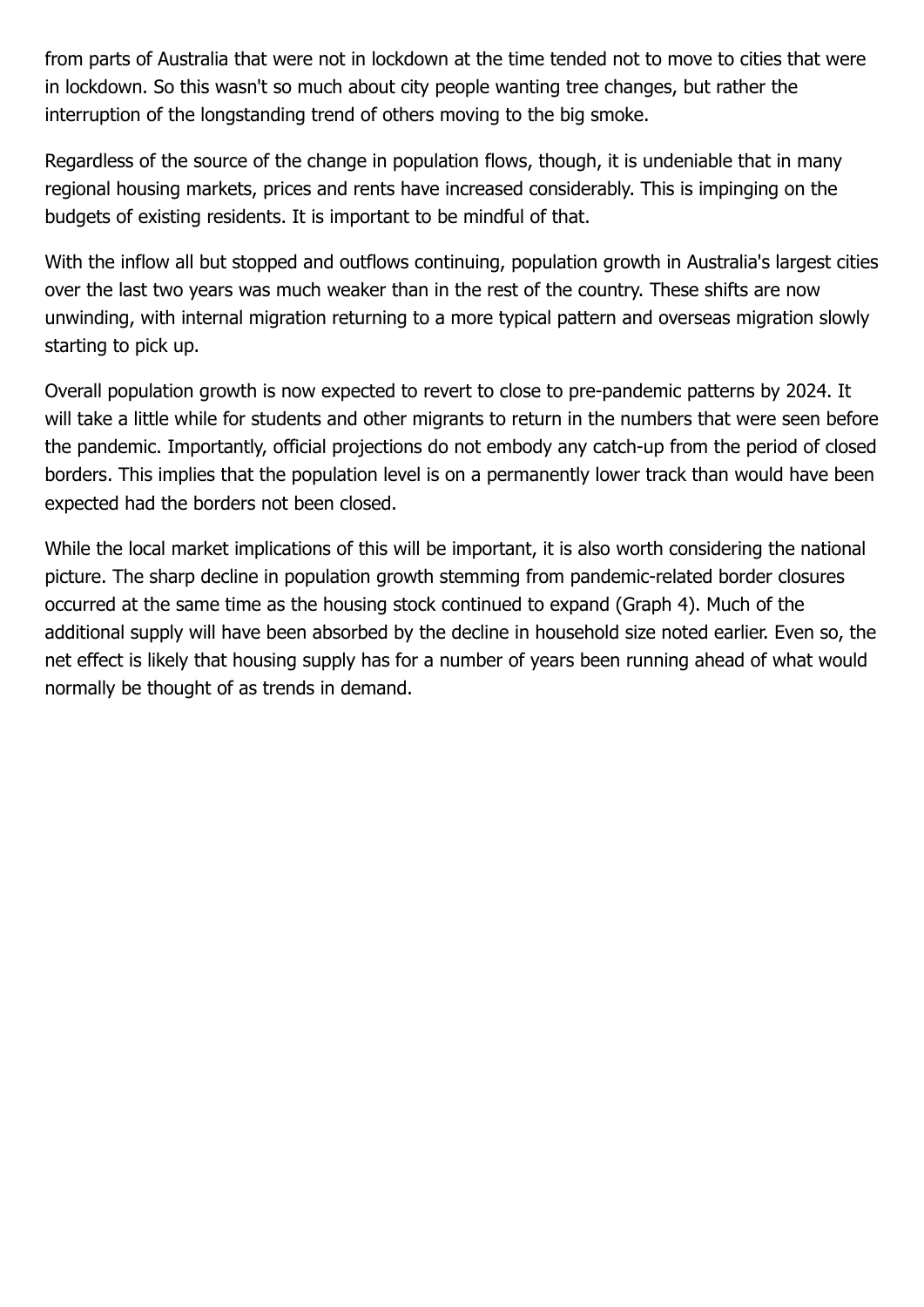

Treasury forecasts imply that, over time, the population growth rate is likely to revert to something closer to its pre-pandemic trend. But what about the flow of new housing supply? Our expectation is that construction of new homes will remain solid for the next couple of years. The housing stock will therefore continue to expand as a result. We expect it will expand at rates similar to the first decade of this century, but not as much as during the boom in apartment building in the second half of the 2010s. This is likely to still be enough to keep the housing stock growing faster than the population.

Solid rates of home-building have been encouraged by a range of public policy measures, including the low level of interest rates. Also important has been the raft of subsidies and other incentives for home construction, as well as support for first home buyers during the pandemic. In combination, these subsidies have been quite sizeable in some cases (Graph 5).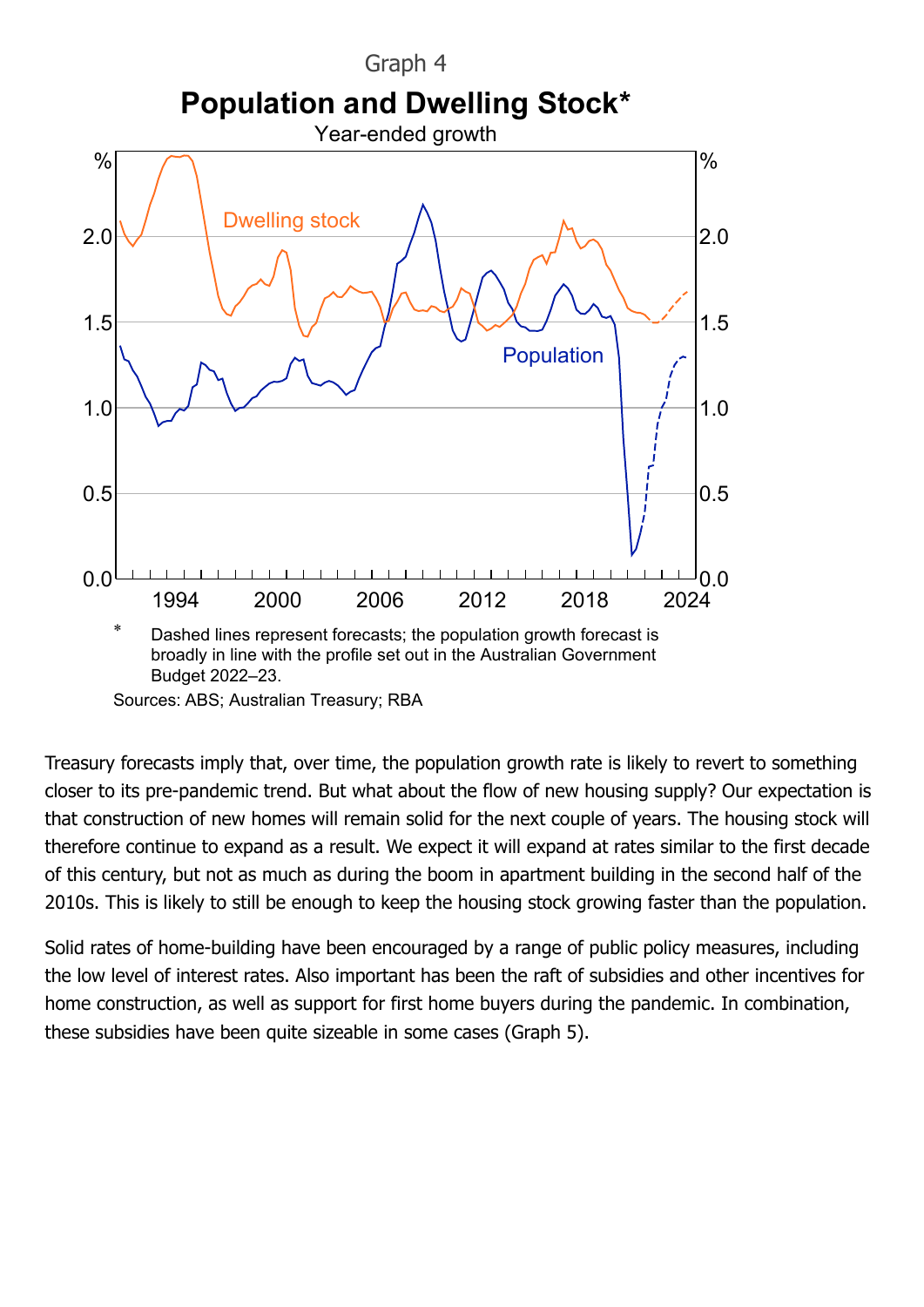

It is difficult to disentangle how much of the increase in demand for housing has reflected temporary subsidies and the current low level of mortgage rates versus the shift in preferences. However, it is clear that the time-limited nature of HomeBuilder and some other subsidies induced a temporary surge in building approvals for detached homes and renovations (Graph 6). We estimate that about one-quarter of building approvals during this period were supported by HomeBuilder, though many of these would have happened anyway.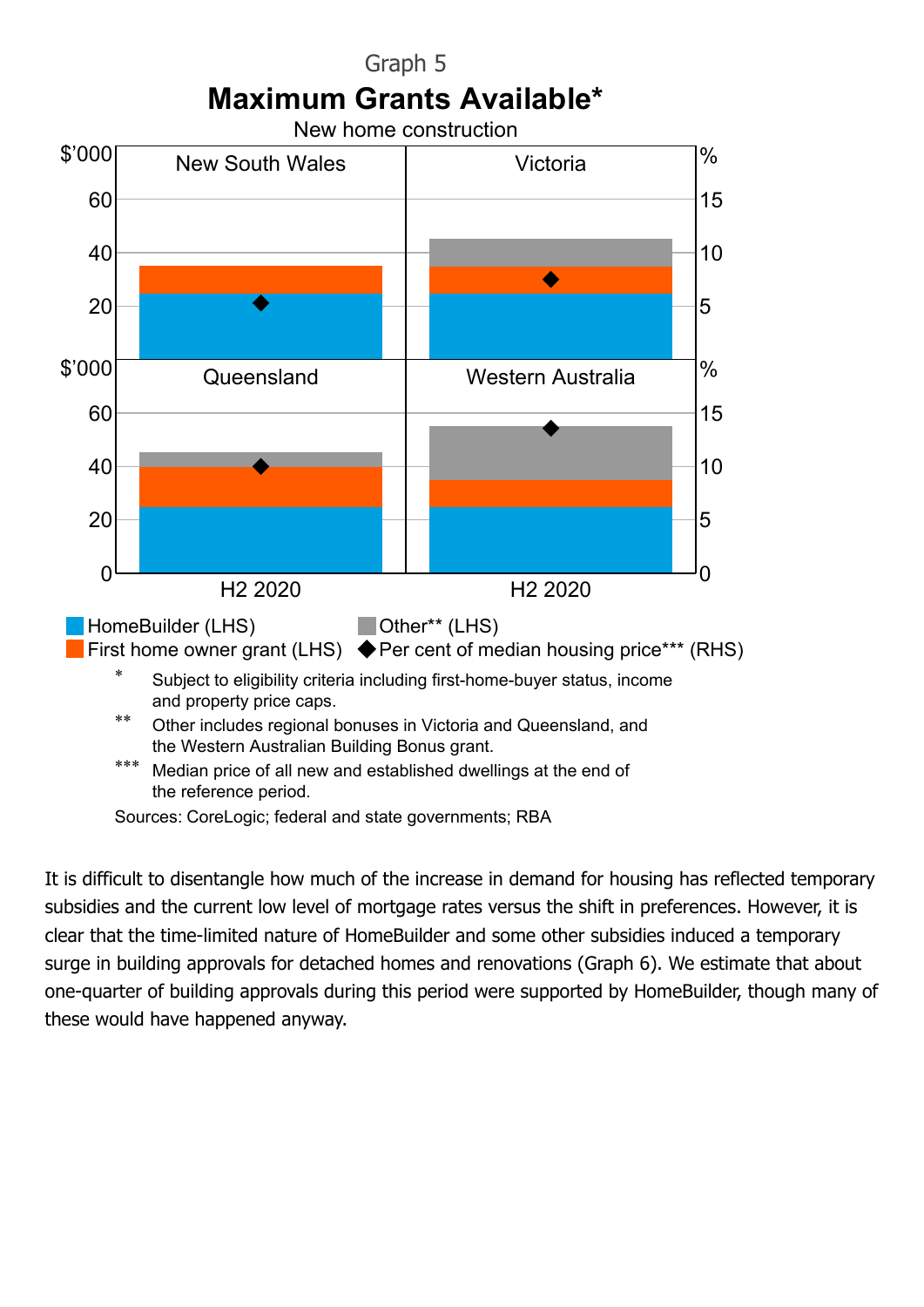

Even now, after eligibility for these subsidies has closed, these categories of building approvals have remained higher than immediately before the pandemic. This suggests that the extra demand induced by the subsidies wasn't entirely pulled forward from this year and next year, which would have left a 'hole' in activity. Rather, the combined effect of low interest rates and preference shifts is continuing to support demand. Over time, though, that additional surge in building approvals from HomeBuilder and other subsidies will have been worked through and will no longer be a support for the level of dwelling construction. But not yet, because – as I'll explain – the construction industry appears to be at capacity.

#### **Construction at capacity**

Despite the surge in demand and building approvals, the data on housing completions have not yet picked up in the same way (Graph 7). This is why current and expected growth in the housing stock is around the same rate as in the first decade of the century. The large number of detached approvals have mostly started construction, but there is now an unusually large pipeline of detached homes that are yet to be completed.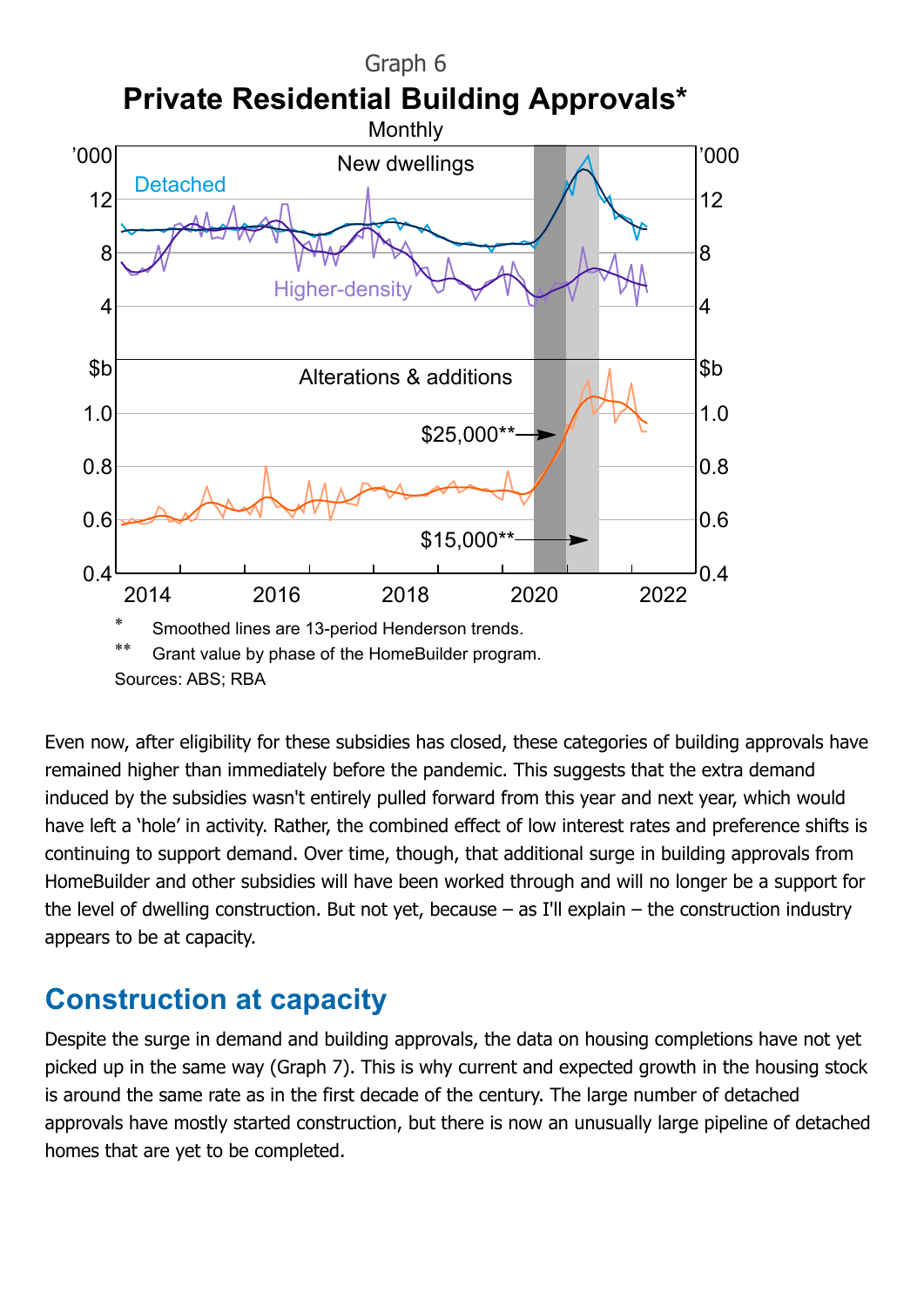

All the signs point to the fact that the residential construction industry is at capacity and cannot work down this pipeline any faster. To be clear, this has nothing to do with land availability or governments approving enough homes. The land has been made available and the building project is already approved. The issue is how fast these projects can be completed. We hear from liaison contacts in the construction industry that delays are common. Normally, a detached home takes about six months to build. Currently, they are telling us that it is averaging around nine months.

The divergence in the relationship between dwelling investment and its usual drivers also suggests that construction is at capacity. Normally, dwelling investment can be reasonably well explained by factors such as recent building approvals, population growth and interest rates. But lately, actual outcomes have been significantly weaker than those usual relationships would imply (Graph 8).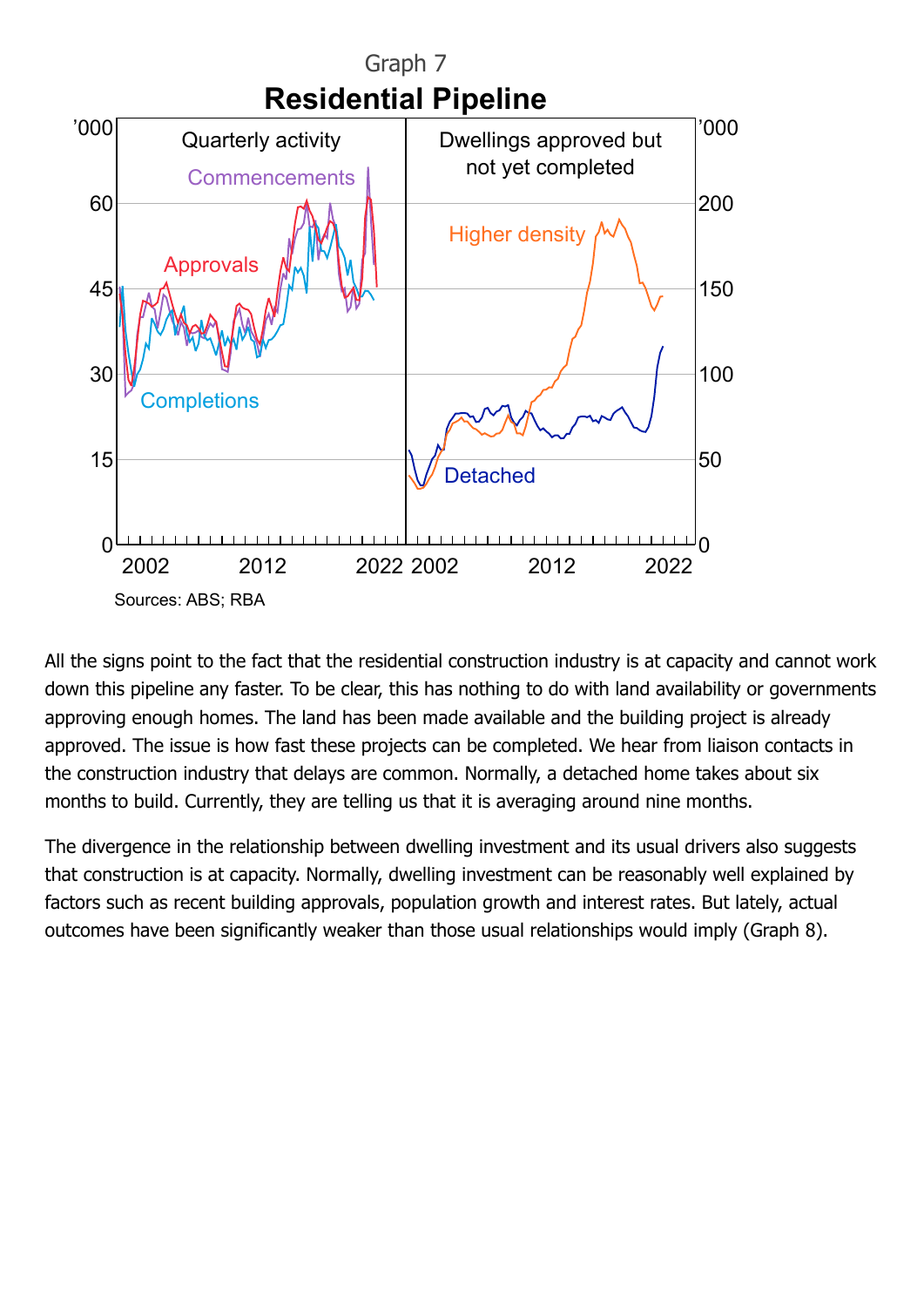

Some of these delays relate to the availability of materials. The supply chain disruptions around the world have impinged on a range of building materials, especially steel and timber, but also everything from tiles to appliances. Around one-fifth of firms are reporting that the availability of materials is a significant constraint on their output (Graph 9). This is far higher than reported over the past three decades. Based on the feedback from our liaison contacts, many of these firms are in the construction industry, including residential construction. Availability of labour is also an issue, especially in Western Australia, but this is not specific to construction.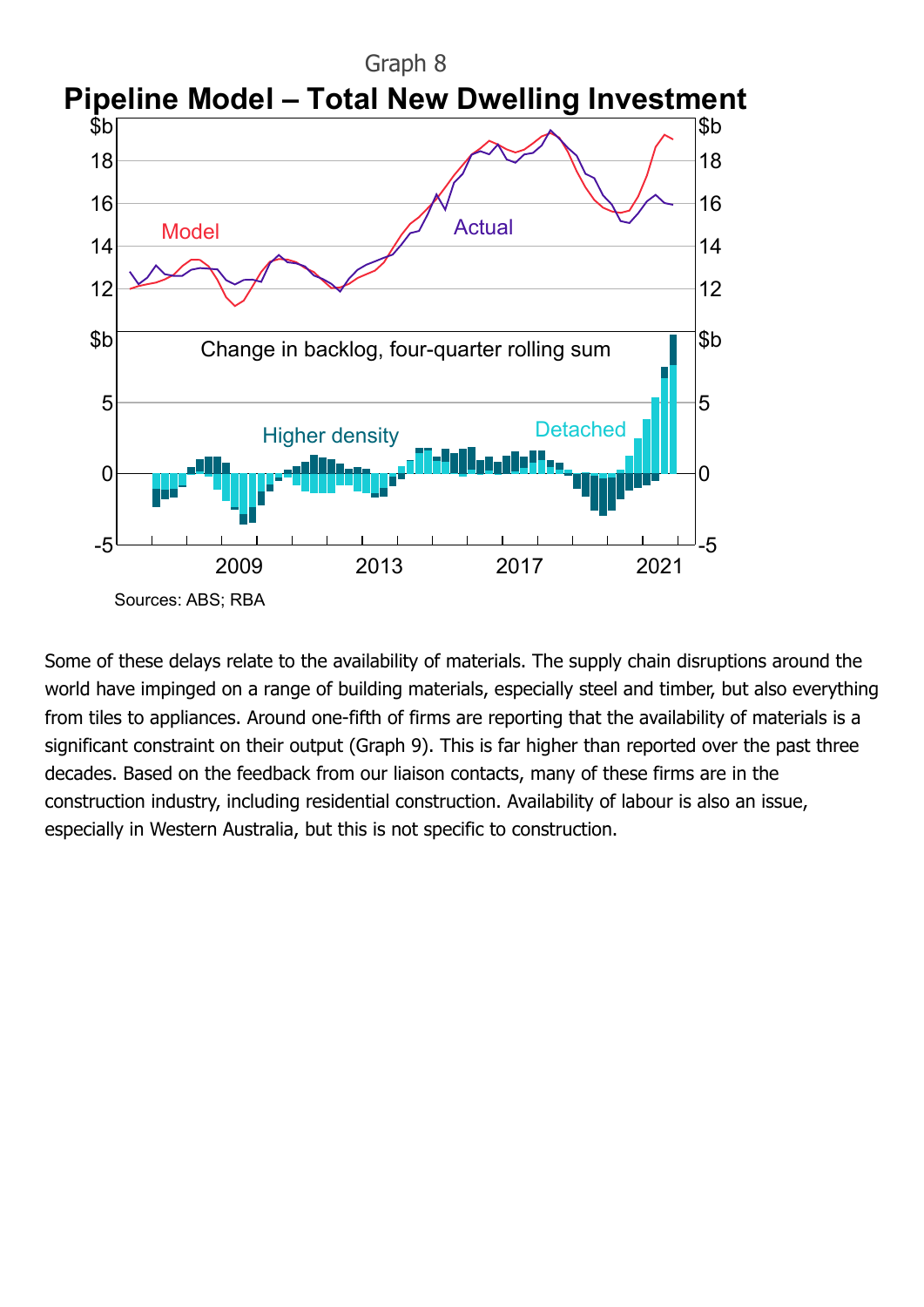

### **Availability of Materials as a Constraint on Output**

Share of firms reporting significant or minor constraint



It is worth noting that residential construction is also affected by conditions in other parts of the broader construction sector. Non-residential construction activity by the private sector is not unusually strong at the moment, but the pipeline of work yet to be completed is at the upper end of its normal range relative to the size of the economy (Graph 10). The pipeline of planned public infrastructure projects is also quite large. There are some inputs and skills that are specific to one sub-industry – there isn't much call for tunnel engineers or crane drivers in detached homes construction, for example. But in broad terms, it seem that all segments of the construction industry are making a relatively large call on the same material and labour resources at the same time. It is therefore not surprising that the pipeline is remaining large, cost pressures are squeezing margins, and delays are longer than usual. That is a big part of the reason why we expect dwelling investment to remain high for some time, as this pipeline is worked down.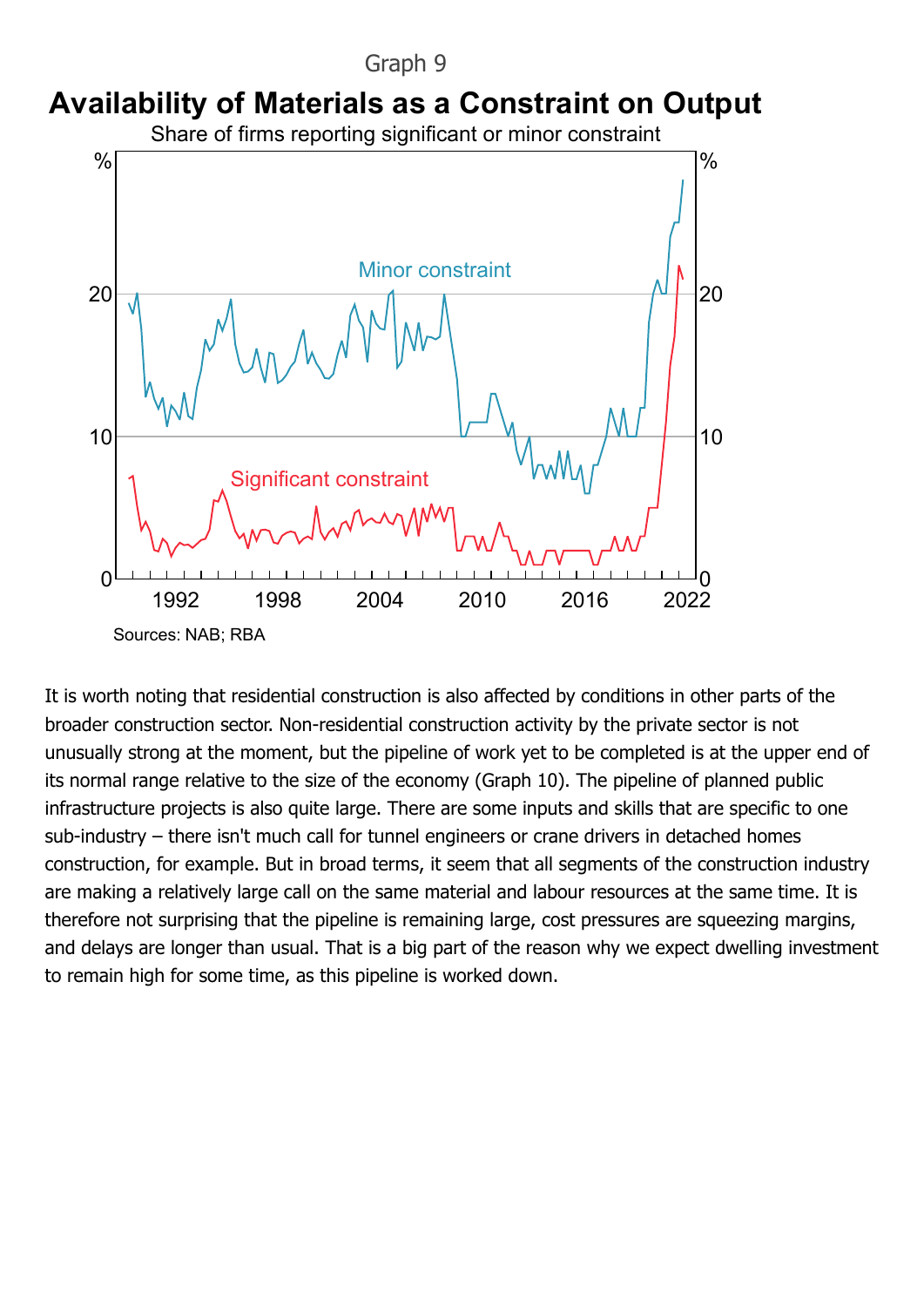

# **The backwash from the wash-out**

Over time, the short-term fillip to demand from HomeBuilder and other temporary support measures will work its way out of the pipeline. As interest rates increase, the boost to demand from the current low interest rates will also wane. And the shifts in demand stemming from the pandemic will have worked their way through. As these more transitory factors wash out, what will this mean for the housing and construction markets?

The first observation to make is that prices will also shift, and this will both reflect and produce some of the adjustment in quantities. The cost of building a new detached home has increased markedly in recent quarters, and so has the price of the land it sits on (Graph 11). The combination of large rises in the cost of materials and the high level of demand represented by recent commencements has seen to that. Prices of existing homes have been easing in some cities, so the relative attractiveness of building a new one is reduced. In this environment, it is likely that buyer interest in new homes will ease as well. The current pipeline will sustain activity for quite a while, but the backlogs and strained capacity will ultimately work themselves out. Exactly when that will happen is hard to know. But when it does, we can expect some of the current rate of cost escalation and squeeze on margins to ease.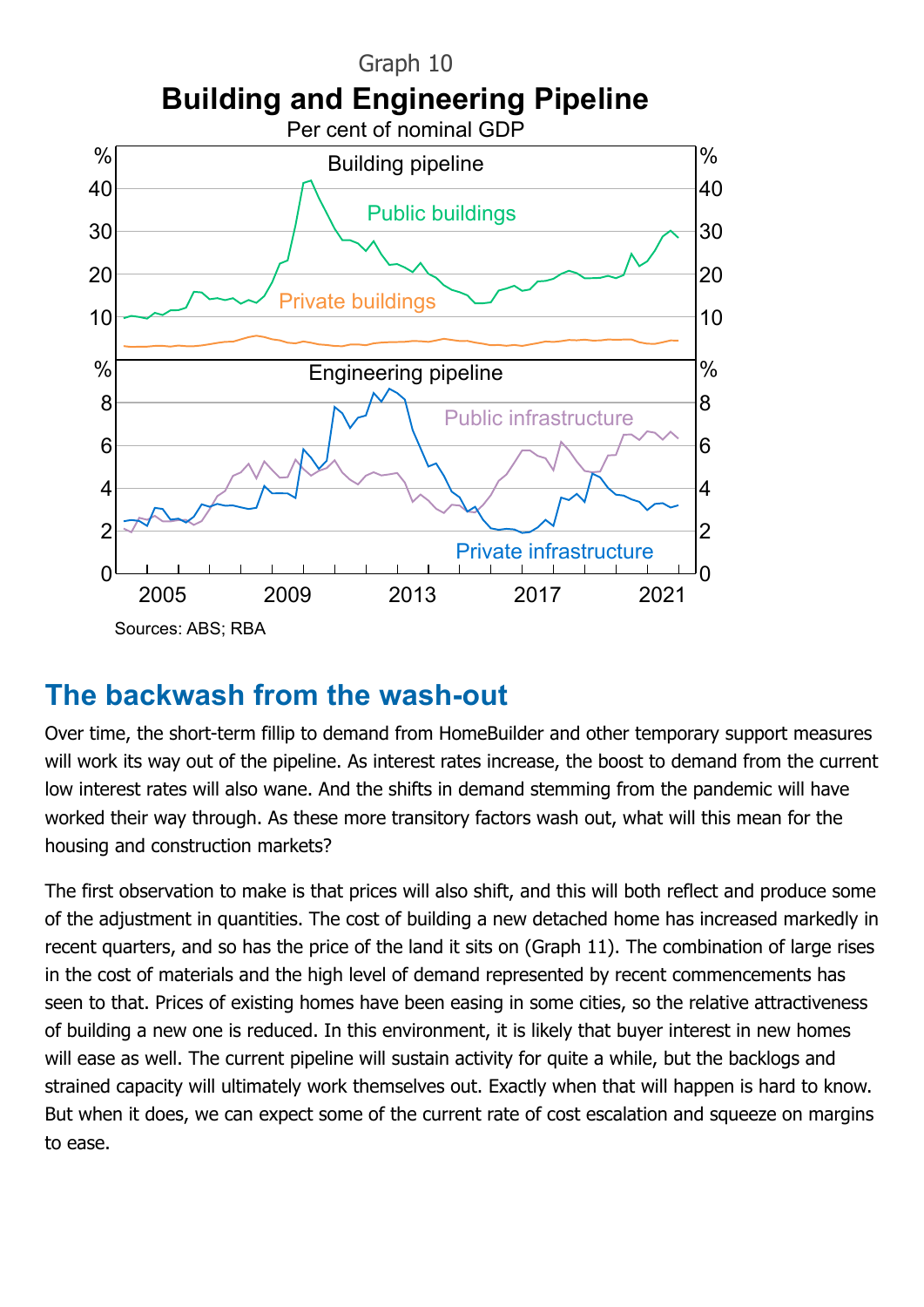

The second observation is that the decisions to rent or buy and who to live with are important margins of adjustment. HomeBuilder and other subsidies lifted the number of first home buyers for a period. At the margin, this reduced the number of people wanting to rent. At least some of the people who moved out of share houses to live with their partner would have done so in a newly purchased home.

Rents have been growing slowly for some time. This is not that surprising given that yields on other assets are also generally quite low (Graph 12). Some rental contracts are probably still being affected by discounts offered earlier in the pandemic. In addition, the subdued level of rents was likely one of the factors that induced the decline in average household size I mentioned earlier.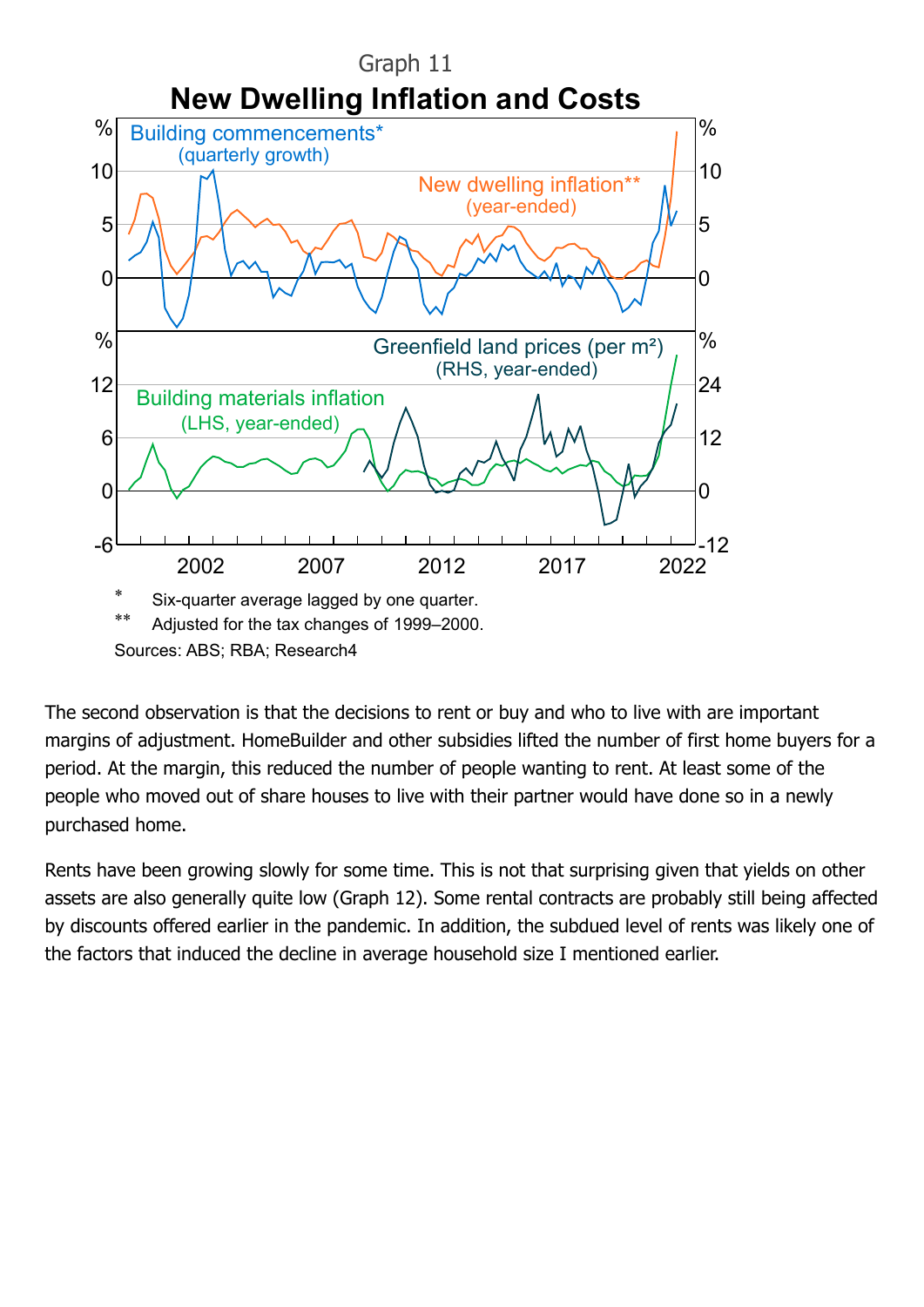

<span id="page-14-0"></span>

There is, however, some suggestion that rents could be on the rise. Vacancy rates in Sydney and Melbourne have declined recently, and in other capital cities vacancy rates remain around historical lows. Certainly advertised rents have increased quickly of late, though it will take some time to flow through to the stock of actual rents. It's natural to focus on the opening of the borders and resumption of population growth as potential drivers of higher rents. But it turns out that similar surges in advertised rents are evident in the United States and the United Kingdom.  $[4]$  Actual rents paid have been rising there, and in these and some other countries, such as Canada, CPI rental inflation is now running at the fastest pace in many years. We aren't seeing this here in Australia, at least not yet. It is something to watch out for. Even so, if we do see a broad surge in rents here, we know that – as with all these deep shifts – other things will adjust in response.

# **Concluding remarks**

In thinking about the landscape for housing now that we are more-or-less past the acute pandemic phase of the health crisis and into the endemic phase, I'd like to conclude with a few observations and lessons to draw from recent experience.

First, the importance of home and a sense of place has been emphasised by the experience of the past two years, and this could carry into the medium term. In predicting what this means for overall outcomes, we should consider what people do want in a home, not an idealised concept of what they ought to want.